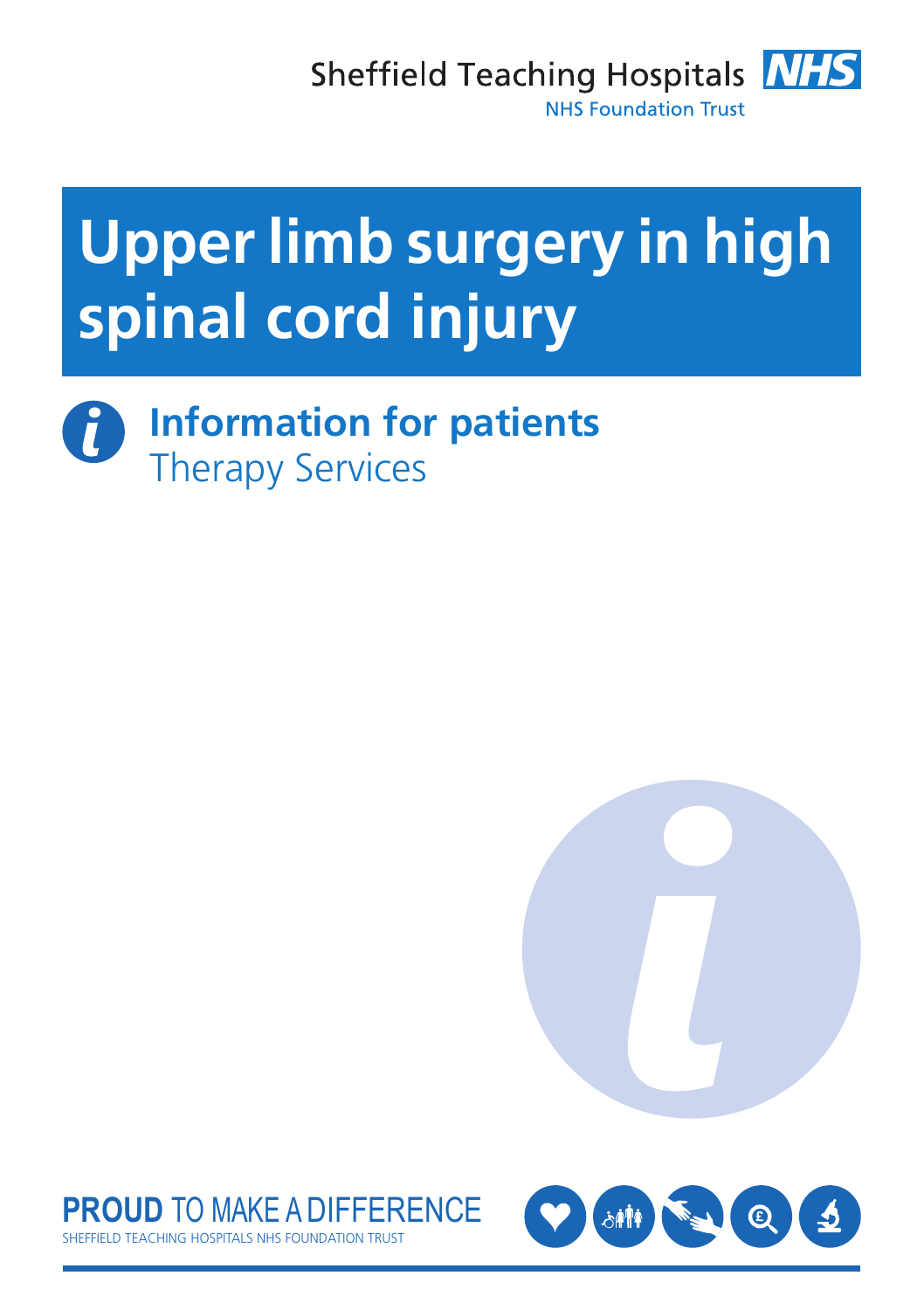#### **Introduction**

If you have had an injury to the upper part of your spinal cord, you may have very limited or no movement or sensation in both your arms and your legs (tetraplegia).

A surgical technique called a 'tendon transfer' may help improve your arms and hands by giving working muscles different and new functions. This may enhance your quality of life by enabling you to do many more daily activities. The type of tendon transfer surgeries that can be performed is determined by the level of the spinal cord injury, which muscles are affected and which muscles are still working.

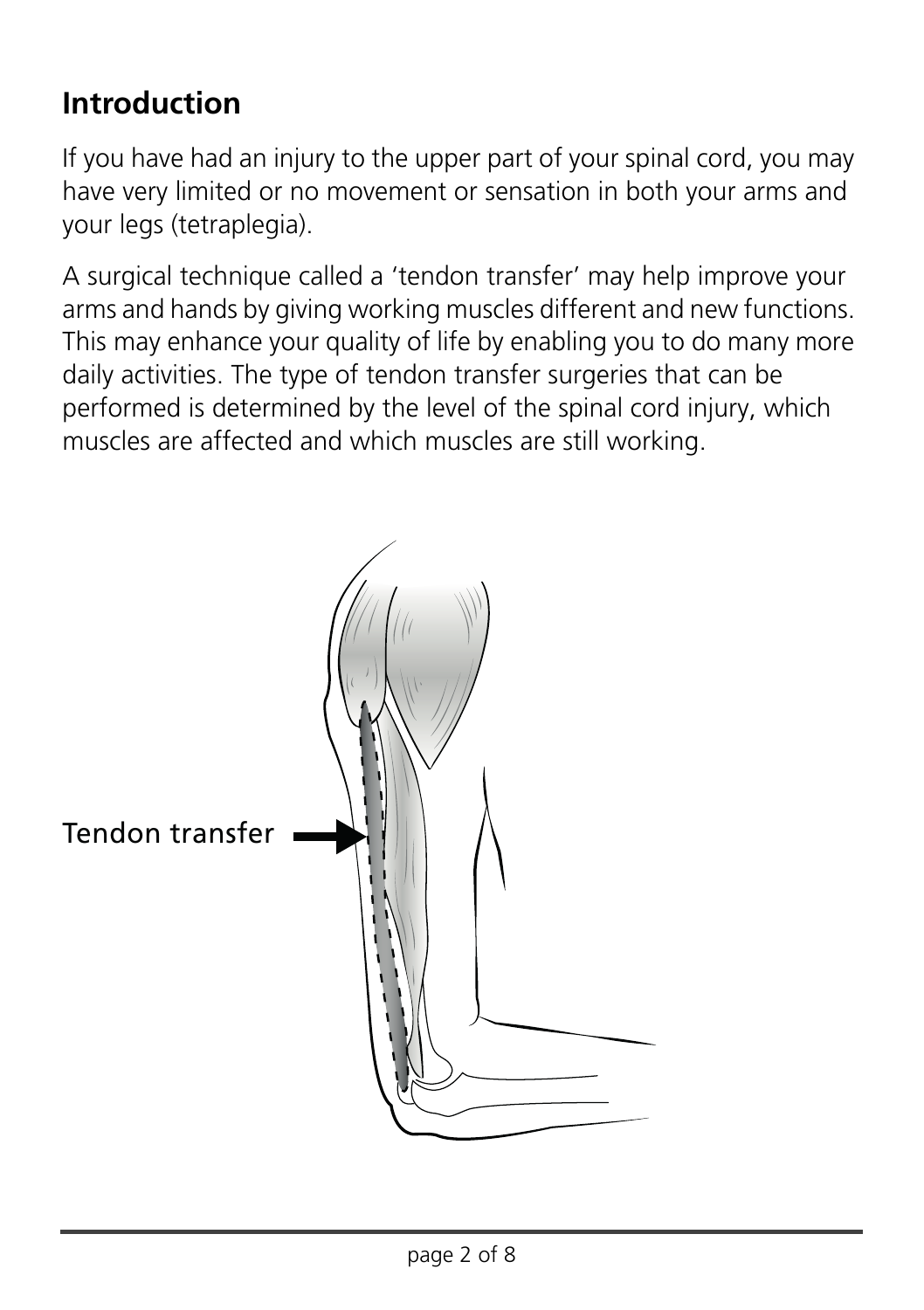# **What are the aims of tendon transfer surgery?**

To improve function of your arm and hand, which will give you greater independence in performing functional tasks such as feeding, dressing and picking up heavier objects.



#### **When can it be done?**

Tendon surgery is generally performed around 12 months after a spinal cord injury, or when all neurological changes have stopped and recovery is as complete as it is going to be.

# **What does it involve?**

Tendons of working muscles (usually above the level of injury) are attached to those of non-working muscles, in order to create more functional movements. In other procedures, tendons involved in a functional activity have their 'line of pull' altered to improve a particular action at a joint.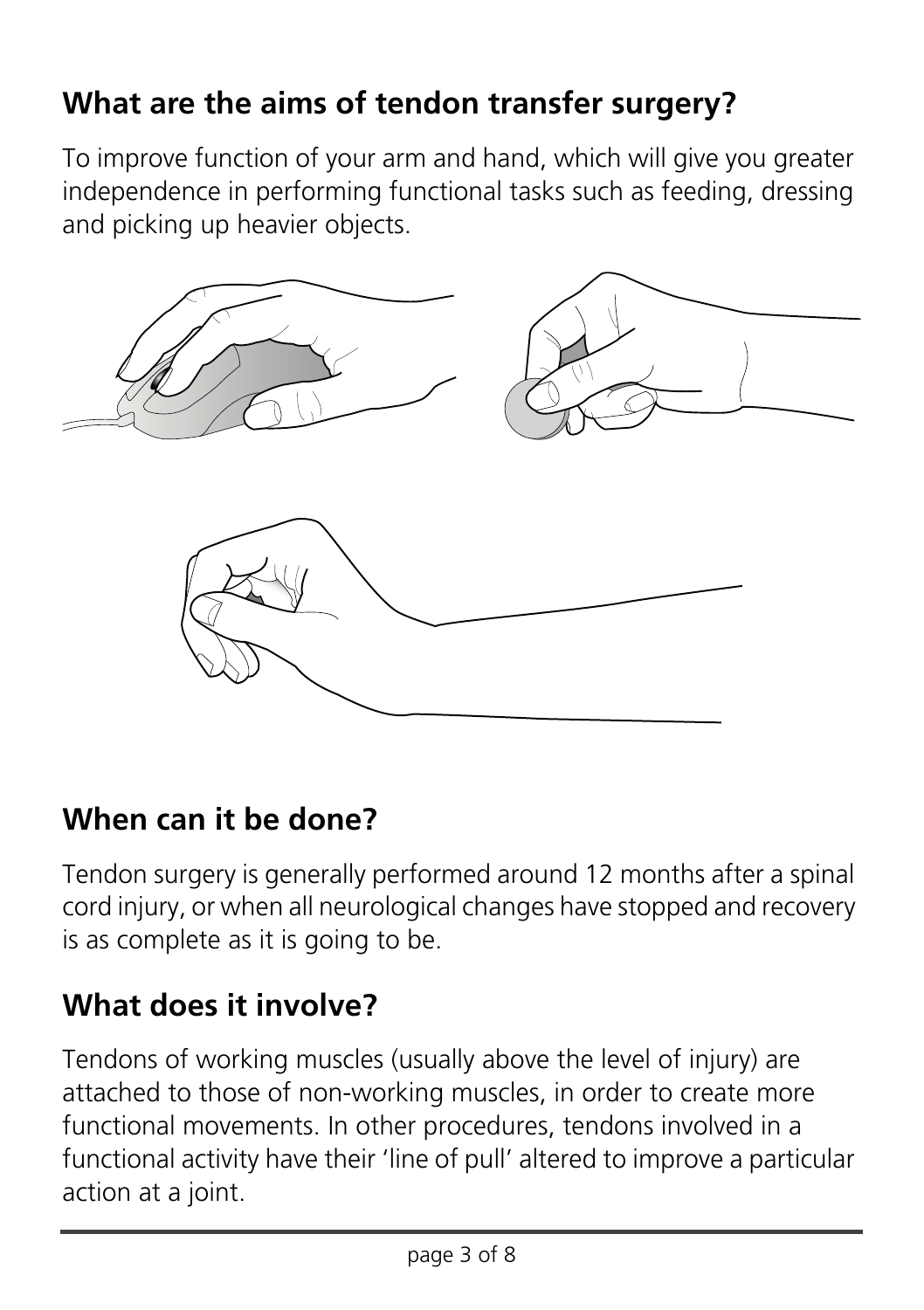# **What will happen before surgery?**

If it is appropriate for you to have surgery, you will be assessed in the consultant's outpatient clinic by the consultant and physiotherapist. Your assessment will include:

- assessment of the strength of your working muscles,
- assessment for the presence of any joint problems, muscle shortening or spasm,
- assessment of your sensation,
- discussion about your goals following surgery and any precautions you may need to take.

Following your assessment, your consultant or physiotherapist will discuss with you what type of surgery would be appropriate.

You will then be offered a date to be admitted for surgery.

#### **What type of surgery can be done?**

Surgeries commonly offered include:

- **Improving key pinch**: the flexor tendon of the thumb is moved and the thumb joint is fused to improve key grip strength.
- **Improving elbow extension (straightening of the elbow): deltoid to triceps transfer**. The back portion of the deltoid muscle is released and reattached to the triceps muscle by using a graft.
- **Improving elbow extension (straightening the elbow): biceps to triceps transfer**. The biceps tendon is re-routed and inserted to the triceps tendon.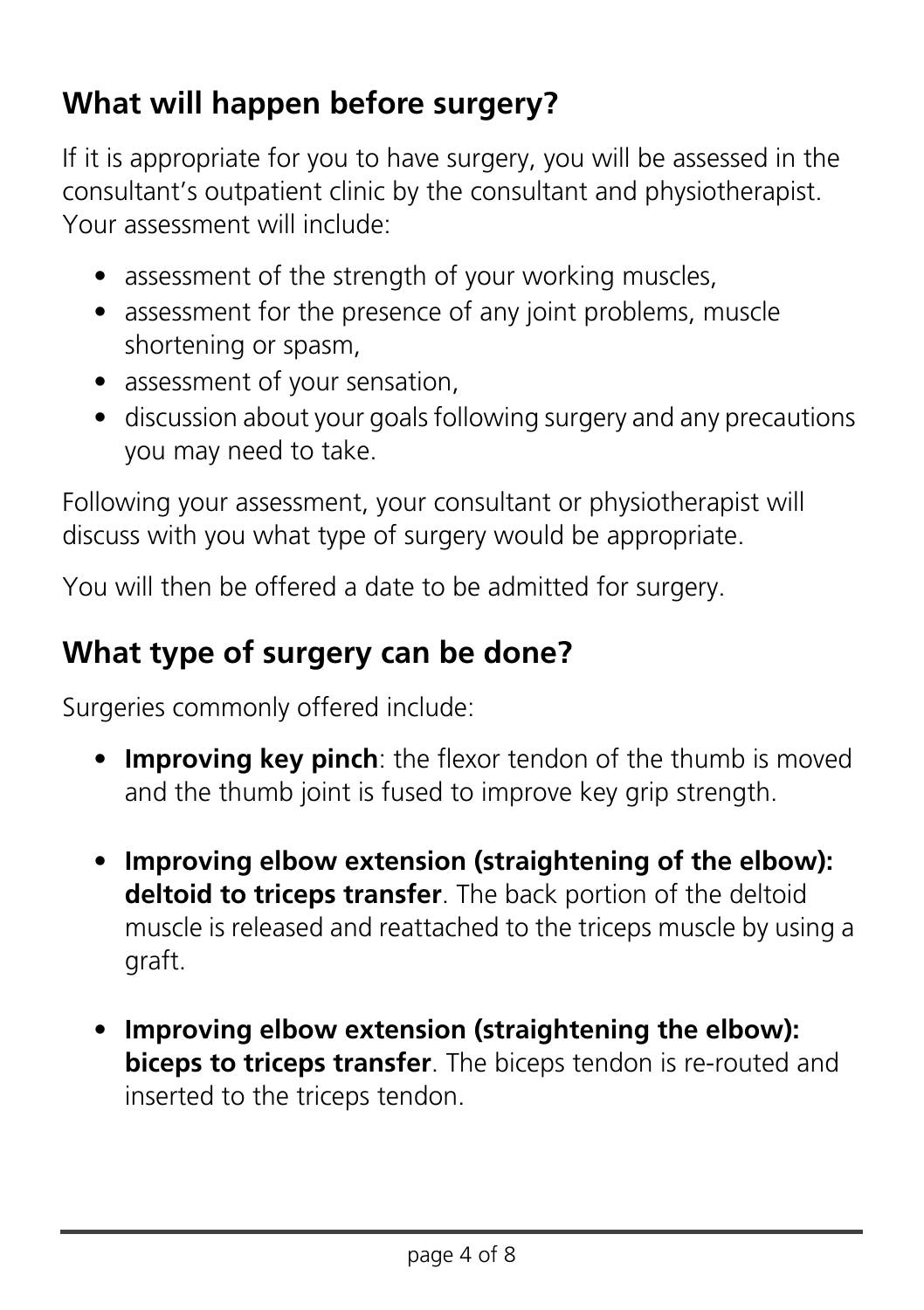#### **What are the risks of having tendon transfer surgery?**

Any anaesthetic has risks and there is an information leaflet regarding the different types of anaesthetic. If you have any concerns, please speak to the anaesthetist before your operation.

From the surgical point of view, the main risks are:

- bleeding following the surgery
- infection
- blood clots in the legs (deep vein thrombosis)
- blood clots in the lungs (pulmonary embolus)
- failure of repair or reattachment of tendons
- failure to achieve desired results.

The chance of problems occurring depends upon the operation performed and your general health. The consultant will be able to explain how these apply to you before the operation.

We must seek your consent for any procedure or treatment beforehand. Staff will explain the risks, benefits and alternatives where relevant before they ask for your consent. If you are unsure about any aspect of the procedure or treatment proposed, please do not hesitate to ask for more information.

#### **What will happen after surgery?**

- Your elbow and/or hand may be in a cast for up to 4 weeks following surgery and your arm movement will be limited.
- You will need to return as an outpatient to have your cast adjusted or removed. This may be once a week for 4 weeks.
- You may then need to wear a brace to limit your movement for a further 4 to 6 weeks.
- You will possibly be re-admitted for physiotherapy and occupational therapy to practise using the tendon transfer.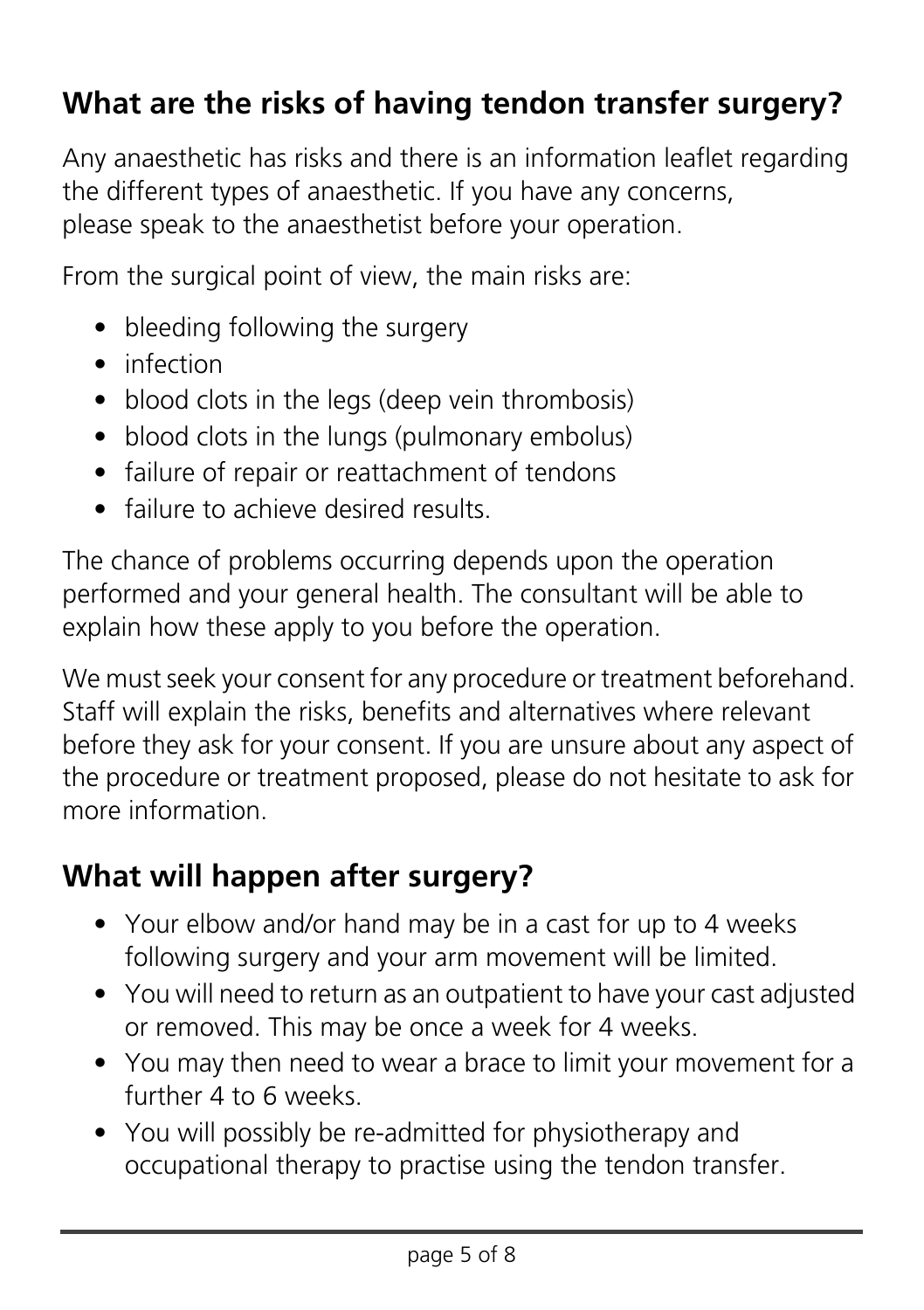## **What happens if I decide not to have tendon transfer surgery?**

If you decide not to have surgery you will continue with your current level of function.

#### **What will I need to consider before having the surgery?**

Following surgery, your arm will be in a cast and the movement will be limited for several weeks. Therefore, you will need to consider the following before undergoing surgery:

- How will I propel my wheelchair?
- Will I need to arrange to borrow a power chair?
- How will I look after my skin?
- How will I transfer (from/to bed, car, shower chair)?
- Will I require a hoist?
- How will I manage my bladder and bowel?
- Will I be able to drive?
- Will I be able to feed and wash myself?
- Will I need to arrange extra care input?

This is not an exclusive list but will give you some idea of things to consider.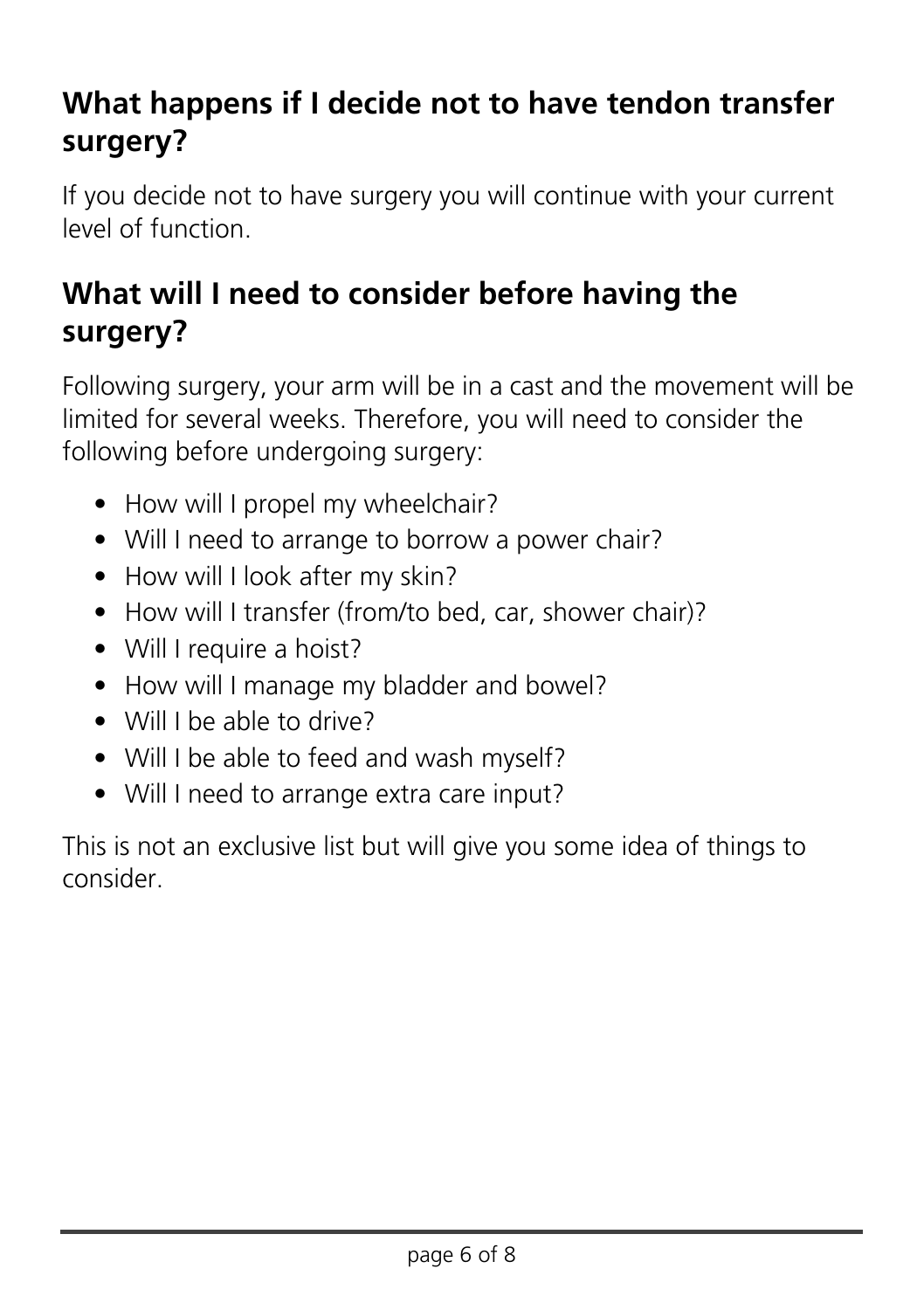# **Who should I contact if I have a problem after my surgery?**

You may experience some soreness and swelling in the first few days after your surgery. This is normal and we would suggest you keep the limb elevated on pillows to help with the swelling.

If the pain and swelling persist, or if there is bleeding and/or changes in colour and temperature of the limb, you should seek medical advice.

If you have a problem or need advice after going home, please contact the Physiotherapy Department on:

#### • **0114 271 5673**